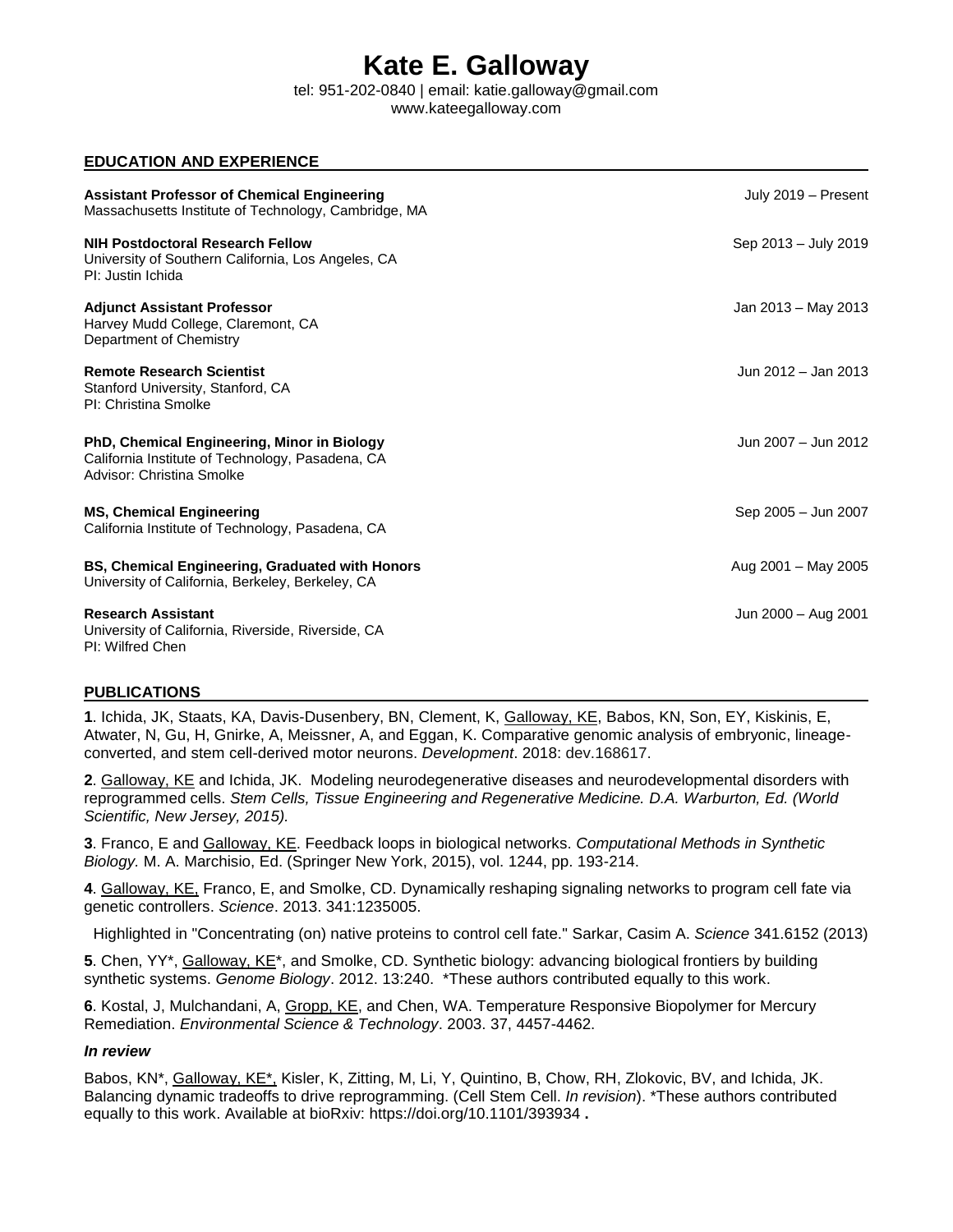### **FUNDING**

| <b>Postdoctoral Fellowships</b>                                                           |                       |
|-------------------------------------------------------------------------------------------|-----------------------|
| NIH Ruth L. Kirschstein NRSA Postdoctoral Fellowship                                      | Fall 2015 - Fall 2018 |
| National Institute of Neurological Disorders and Stroke (NINDS), Grant #: 5F32NS092417-03 | \$171,018/3 years     |
| Identifying the mechanisms of neuronal fate commitment during direct conversion           |                       |
| California Institute of Regenerative Medicine Postdoctoral Fellowship                     | Fall 2013 - Fall 2015 |
| CIRM Training Grant, Grant #: TG2-01161                                                   | \$86,000/2 years      |
| <b>Grants</b>                                                                             |                       |
| USC Provost Top-off Award                                                                 | 2017                  |
| Internal award for NIH-funded postdocs                                                    | \$5,000               |
| Doerr USC Stem Cell Challenge Award with Hoaze Yu                                         | 2017                  |
| Internal collaborative grant competition, Role: Co-PI                                     | \$10,000              |
| Fluidigm USC Single Cell Project Grant                                                    | 2016                  |
| Corporate-sponsored grant competition, Role: PI                                           | \$9,000               |
|                                                                                           |                       |
|                                                                                           |                       |

| 2 <sup>nd</sup> Place Winner of Annual UCI Postdoctoral Symposium<br>TED talk-style competition for open to all Southern California postdocs                    | Sep 2018         |
|-----------------------------------------------------------------------------------------------------------------------------------------------------------------|------------------|
| Audrey E. Streedain Postdoctoral Travel Award<br>Internal USC travel award                                                                                      | Jan 2018         |
| ARCS Maggie McKnight Russell Memorial Postdoctoral Fellow Award<br>Awarded by ARCS philanthropic society to one outstanding USC postdoctoral scholar, renewable | Oct 2017-Present |
| 1 <sup>st</sup> Place Winner of Annual USC Postdoctoral Symposium<br>TED talk-style competition for all USC postdocs                                            | May 2017         |

Caltech Everhart Lecturer May 2011 Lecture awarded yearly to three graduate students for excellence in research and communication

# **TEACHING EXPERIENCE**

**HONORS & AWARDS**

### **University of Southern California Los Angeles, CA Los Angeles, CA Los Angeles, CA**

Mentored 15 junior scientists (5 graduate, 8 undergraduate, 2 high school) through project design, fellowship proposals, laboratory training, data analysis, presentations, and manuscript preparation. Matriculated students have gone on to professional laboratories, dental school, and neuroscience programs.

#### **Harvey Mudd College** Claremont, CA

*Adjunct Assistant Professor* Jan 2013 – May 2013

Freshman Chemistry Lab: Prepared material for pre-lab lecture, supervised laboratory procedures, addressed issues in writeup and analysis of data, and graded lab books for Chemistry 24. Received 6 out of 7 (max score) for all categories in teaching evaluations.

# **California Institute of Technology Pasadena, CA**

Biomolecular Engineering Lab: Instructed students on laboratory techniques, guided design of course projects, and taught students how to troubleshoot their systems.

Biomolecular Design Course: Designed, graded homework and maintained the course web site.

*Laboratory mentor* Sep 2013 – Present

*Teaching Assistant* Jan 2008 – Dec 2008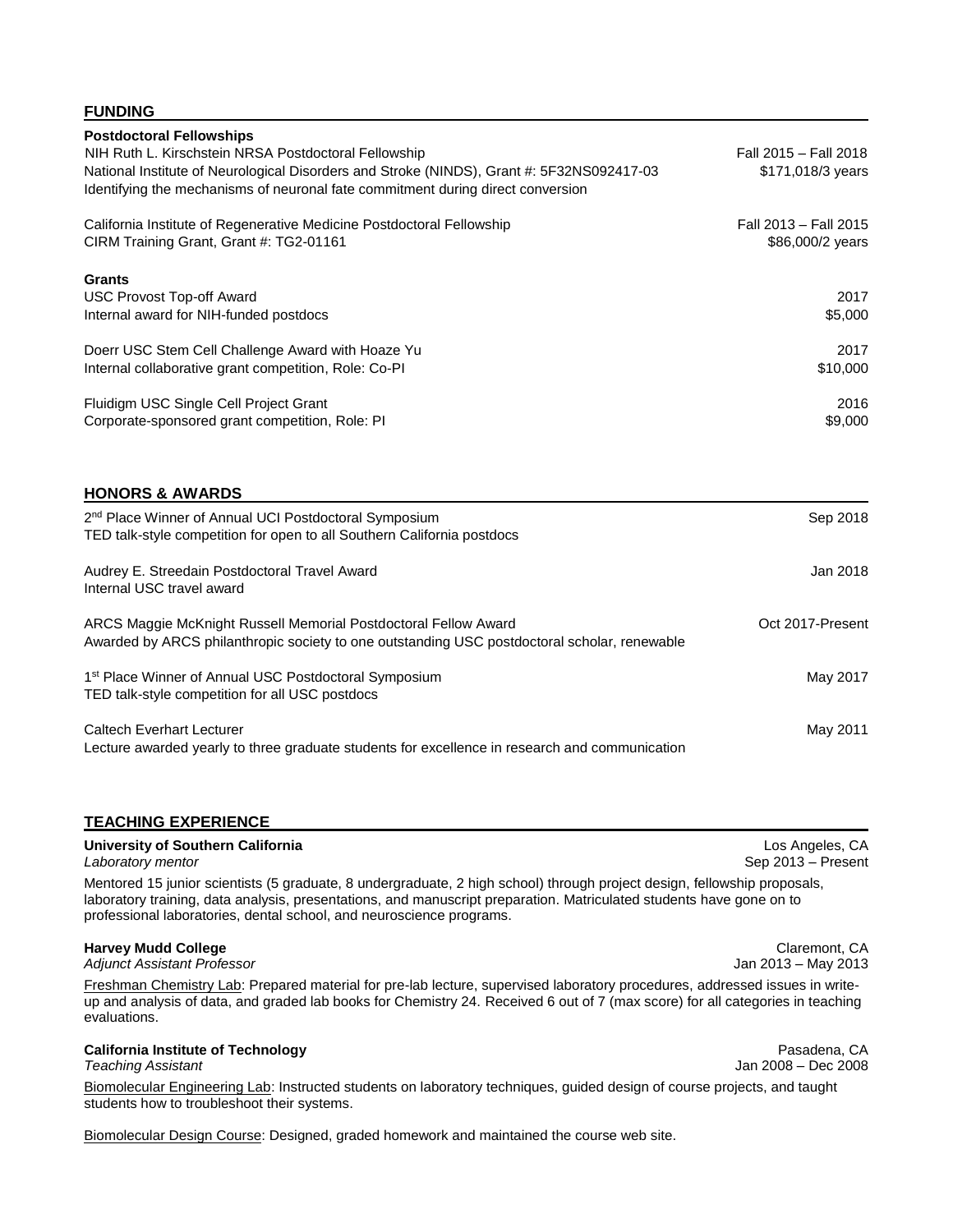| <b>IALKS</b>                                                                                                                                                                                                                                                                                            |          |
|---------------------------------------------------------------------------------------------------------------------------------------------------------------------------------------------------------------------------------------------------------------------------------------------------------|----------|
| 3rd Annual UCI Postdoctoral Symposium-Invited talk.<br>Slick software, slow hardware: Cellular reprogramming hits a wall.<br>University of California. Irvine, CA.                                                                                                                                      | Sep 2018 |
| 5 <sup>th</sup> International Mammalian Synthetic Biology Workshop (mSBW 5.0)<br>Slick software, slow hardware: Balancing biophysical tradeoffs to drive cellular reprogramming.<br>Harvard Medical School. Boston, MA.                                                                                 | May 2018 |
| Society for Pure and Applied Systems and Synthetic Biology (SPASS-LA)<br>Accelerating cellular reprogramming through p53 inhibition enhances neuronal maturation, improves disease modeling<br>University of California at Los Angeles. Los Angeles, CA.                                                | Oct 2016 |
| <b>CIRM Tri-institutional Stem Cell Retreat</b><br>Destabilizing established transcriptional programs to enhance direct conversion.<br>California Institute of Regenerative Medicine. Santa Barbara, CA.                                                                                                | May 2015 |
| Department of Chemical Engineering Seminar-Invited talk<br>Dynamically reshaping signaling networks to program cell fate via genetic controllers<br>University of Southern California. Los Angeles, CA.                                                                                                 | Mar 2014 |
| Department of Chemical Engineering Seminar-Invited talk<br>Dynamically reshaping signaling networks to program cell fate via genetic controllers.<br>Case Western Reserve University. Cleveland, OH.                                                                                                    | Jan 2014 |
| <b>Special Chemistry Department Seminar</b><br>So this engineer walks into a biology lab: Regulating cell fate with genetic control systems.<br>Harvey Mudd College. Claremont, CA.                                                                                                                     | Dec 2013 |
| <b>Everhart Lecture-Invited talk</b><br>Flirty, Chaste, Promiscuous: What yeast can teach us about controlling cell fate.<br>California Institute of Technology. Pasadena, CA.                                                                                                                          | May 2011 |
| <b>Engineering Principles in Biological Systems Seminar</b><br>Ligand-dependent regulation of transcriptional feedback and phenotype in a MAPK pathway via RNA control elements.<br>Cold Spring Harbor Laboratory. Cold Spring Harbor, NY.                                                              | Dec 2008 |
| Institute for Collaborative Biotechnologies Seminar-Invited talk<br>Development of RNA-based trans-control systems and their application to the regulation of signaling through the<br>Saccharomyces cerevisiae pheromone-responsive MAPK pathway.<br>California Institute of Technology. Pasadena, CA. | May 2007 |
| <b>COMMUNITY OUTREACH</b>                                                                                                                                                                                                                                                                               |          |

**TALKS**

I have moderated public debates, such as the Veritas Forum, on the Caltech campus and participated in college panels and outreach to local schools to foster awareness and interest in science and engineering. Additionally, I serve on the Keck School of Medicine Postdoctoral Advisory Committee and Co-chair the Academic Track Working Group (Details below).

| <b>Organizer of ISSCR Parents Concierge and Network</b><br>Co-chair of Academic Track Working Group<br>Connect parents traveling to the ISSCR meeting to local resources for traveling with or away from children.                              | USC, Los Angeles, CA<br>Mar 2019-Present        |
|-------------------------------------------------------------------------------------------------------------------------------------------------------------------------------------------------------------------------------------------------|-------------------------------------------------|
| Keck School of Medicine Postdoctoral Advisory Committee<br>Co-chair of Academic Track Working Group<br>Recommend, organize, and plan events for postdoctoral scholars planning for careers in academia.                                         | USC, Los Angeles, CA<br>Jan 2018-Present        |
| A Byte of Science: Lunch and learn<br>Speaker<br>Genetic engineering and cellular programming: Why you should go into biochemical engineering                                                                                                   | Maranatha High School, Pasadena, CA<br>Jan 2018 |
| <b>The Veritas Forum</b><br>California Institute of Technology, Pasadena, CA<br>Moderator<br>Jan 2017<br>Meaning-Making Methodologies: A Christian mathematician and an atheist geoscientist share their views on what makes life<br>worthwhile |                                                 |
| <b>College Prep Seminar</b>                                                                                                                                                                                                                     | Chinese Bible Missions Church, Alhambra, CA     |

*Panelist* Jul 2016 How to prepare for college and embrace the challenges and opportunities available at the university